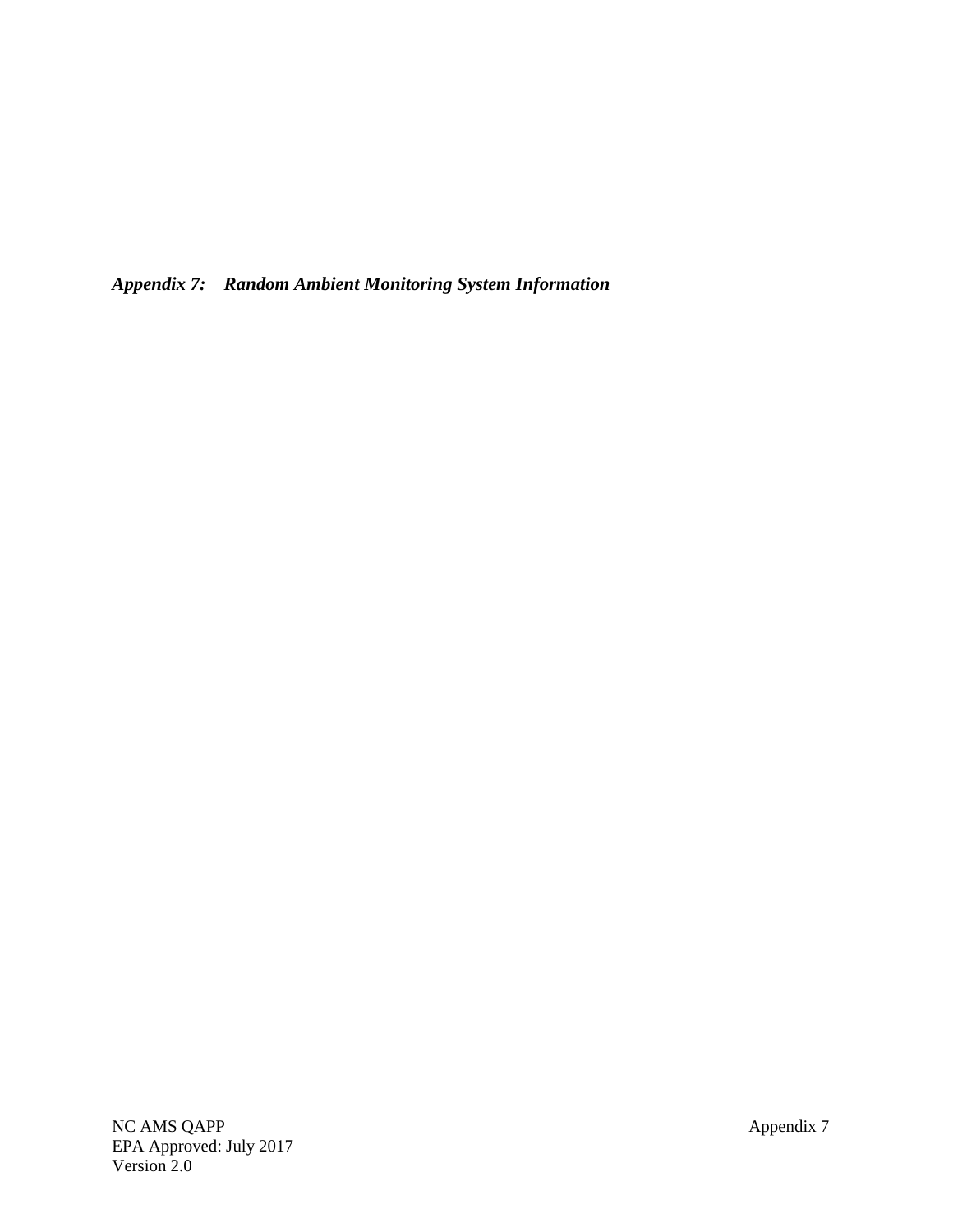NC AMS QAPP Appendix EPA Approved: July 2017 Version 2.0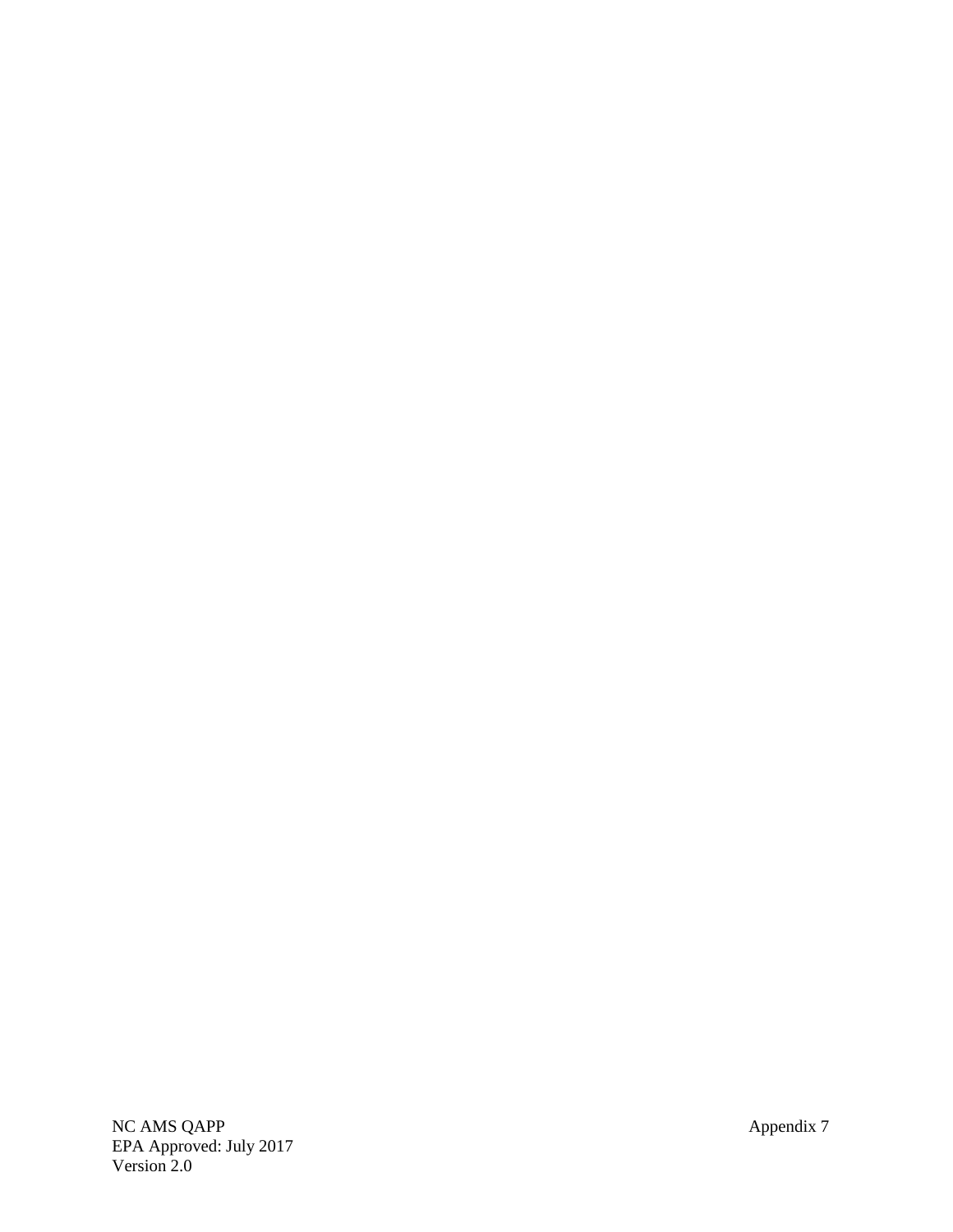#### **Random Ambient Monitoring System**

The Random Ambient Monitoring System (RAMS), started in January 2007, is a component of DWR's Ambient Monitoring System (AMS). RAMS is a probabilistic monitoring initiative where sampling locations are randomly located on freshwater streams (non-tidal, nonlake/reservoir, non-saltwater) throughout the state. RAMS has its origins in EPA's Probabilistic Monitoring Initiative. The EPA has recommended to the states that probabilistic monitoring be incorporated into the 305(b) water quality reporting process. For this reason and several others DWR has chosen to implement RAMS.

This appendix is to highlight where the AMS and RAMS have differences. Most of the differences are due to AMS being a long-term, judgmentally based program and RAMS being a probabilistic approach on a much smaller scale. However, much of the day-to-day operation of the two programs is the same since the staff involved for management, field sampling, laboratory analysis, and reporting are the same for AMS and RAMS. There are differences in the reasons for sample collection, how stations are selected, which indicators are measured and frequency, quality control processes, and data reporting.

DWR's ambient monitoring network has historically focused on large rivers and areas with known water quality problems. As a result, the ambient program does not have much data on smaller streams. Because most streams in North Carolina are small, the majority of RAMS sites are also on small streams. In addition, RAMS allows DWR to answer broad questions about the water quality of North Carolina streams without the bias inherent in fixed station sampling. RAMS also allows DWR to cost-effectively collect data on water quality parameters that are rarely examined by existing monitoring programs. Finally, it will also aid in the development of alternative methods of measuring metals, such as dissolved concentrations and toxicity via biotic ligand models.

## *Objectives*

The Primary objectives of RAMS are:

- To obtain unbiased evaluation of all freshwater surface waters in North Carolina without bias introduced through fixed station monitoring.
- To determine, at a state-wide perspective, whether water quality standards are being met for all the pollutants listed in "Standards for Toxic Substances and Temperature" (15A NCAC 02B .0208) and "Fresh Surface Water Quality Standards for Class C Waters" (15A NCAC 02B .0211).
- To identify the presence and magnitude of analytes not collected in the ambient and coalition monitoring programs – i.e. volatile organics, semi-volatiles, pesticides, dissolved metals, and low-level mercury.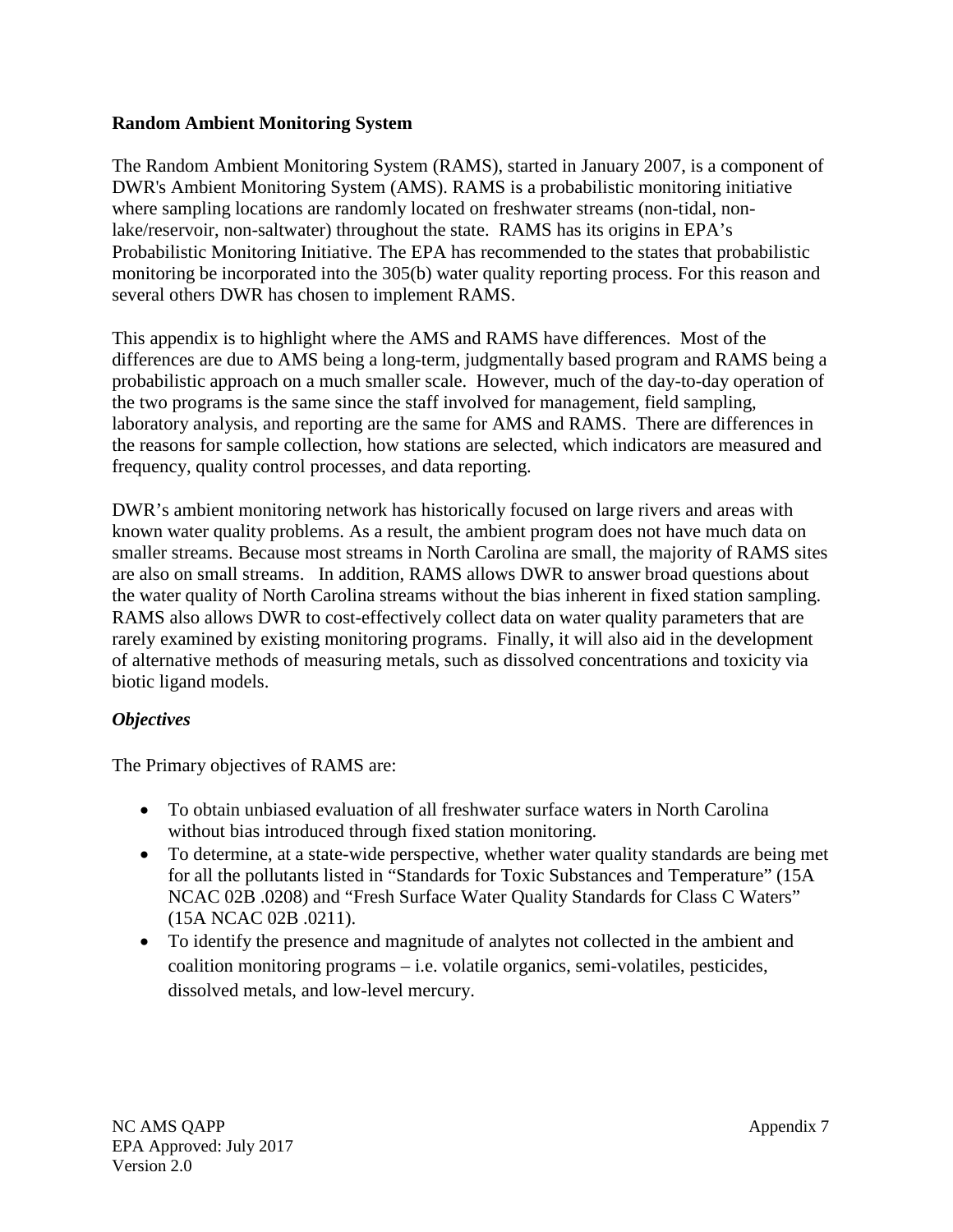#### *Bias*

RAMS has a probabilistic monitoring design which helps to reduce bias in the sampling locations. However, some bias may be introduced during the station location process due to accessibility concerns. Sites that are not reasonably accessible on a monthly basis are not used for sampling.

The use of consistent sampling methods, SOPs and analytical methods minimizes bias from other sources.

#### *Completeness*

It is expected that monthly sampling will occur at each RAMS site for physical and chemical measurements, provided there is water present at the time of sampling. Since RAMS sites are commonly located on smaller headwater streams (Strahler order 1 & 2), seasonal variations or drought conditions may result in low flow conditions or dry streams. These conditions should be noted and sampling resumed once water returns to the stream. Other problems such as inclement weather, road construction, or equipment problems may result in a site not being sampled one month, but sampling should be conducted twice in the following month, if possible.

Biological assessments are completed are all sites unless: 1) the sampling protocols for the benthic macroinvertebrate and/or fish assessments are not met (e.g. streams are not wadable, an Index of Biological Integrity (IBI) for fish has not been developed for some watersheds) or 2) flowing water is not present.

## *Station Selection*

RAMS station selection began with USEPA's National Health and Environmental Effects Research Laboratory Freshwater Ecology Branch in Corvallis, Oregon providing a list of 330 randomly selected sites to DWR. These sites are based upon the 100K hydrography digital map dataset. Each potential monitoring site is reviewed: 1) to determine if each site is located on freshwater streams (sites that were tidal, saltwater or lake/reservoirs are excluded from the list), and 2) determine if the site could be accessed easily over a two year monthly monitoring period.

Each freshwater site is examined using MapTech's Terrain Navigator software and Google Maps to determine if a bridge is within  $\frac{1}{4}$  mile or road access is within a  $\frac{1}{8}$  mile and located with the same stream segment. The proximity of the site to a bridge crossing or road criteria are necessary to minimize site access difficulties, since monitoring locations are accessed 24 times. If both of these criteria are not met then the site is excluded from the list. Once a site meets these criteria, a site visit is completed to verify the stream location, evaluate physically accessibility, and identify if private property permission would be needed for access. The first thirty potential sites that met all the criteria become sampling locations for the two year sampling cycle. This station selection occurs every two years during the spring/summer before sampling is to begin the following January.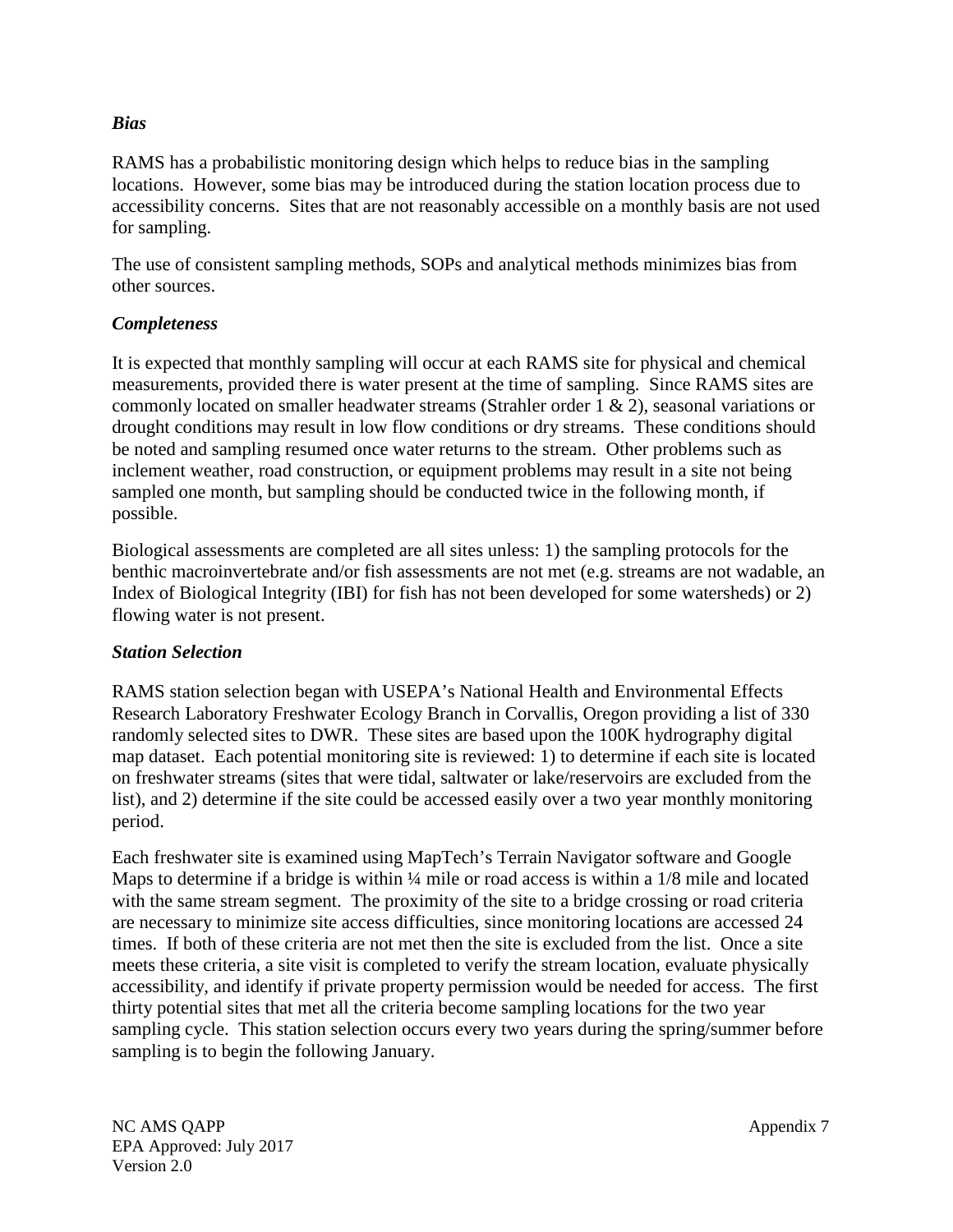Stations selected for each two year cycle are available on the RAMS webpage at 32TU[https://deq.nc.gov/about/divisions/water-resources/water-resources-data/water-sciences-home](https://deq.nc.gov/about/divisions/water-resources/water-resources-data/water-sciences-home-page/ecosystems-branch/random-ambient-monitoring-system)[page/ecosystems-branch/random-ambient-monitoring-system](https://deq.nc.gov/about/divisions/water-resources/water-resources-data/water-sciences-home-page/ecosystems-branch/random-ambient-monitoring-system). Figure 1 below is a map of the 2015-2016 stations.



*Figure 1- Map of RAMS stations for 2015-2016*

## *Sampling schedule*

The RAMS is a continuous project of indeterminate duration with no planned end date of data collection. Thirty stations are visited monthly for two years for the collection of field measurements and analytical samples. Every two years a new set of thirty stations is selected and sampled. Biological assessments for benthic macroinvertebrate and fish community are conducted once at each site that have wadeable, flowing water and developed metrics for rating.

# *Sampling methods*

Samples and measurements are to be taken in accordance with the ISB Standard Operating Procedures (SOP) and Laboratory Section Quality Assurance Manual (QAM). Biological assessments for benthic macroinvertebrates and fish community are taken in accordance with each program's appropriate SOPs and QAPPs which are available on the Biological Assessment Branch's website ( $\frac{https://deq.ncbi.org/about/divisions/water-resources/water$ [resources-data/water-sciences-home-page/biological-assessment-branch](https://deq.nc.gov/about/divisions/water-resources/water-resources-data/water-sciences-home-page/biological-assessment-branch)).

NC AMS QAPP Appendix 7 EPA Approved: July 2017 Version 2.0 All field measurements and samples are taken just below the surface (depth=0.1m). All total samples are grab samples with sample bottles directly filled either by submersing them by hand in the waterbody or by using a bridge sampler. If it is necessary that an intermediary collection device be used to collect the grab sample, for organics the intermediary device should be a new, certified clean glass jar and for other parameters the intermediary device should be made of a non-reactive material (e.g. Teflon or Nalgene bottle). All dissolved samples (DOC and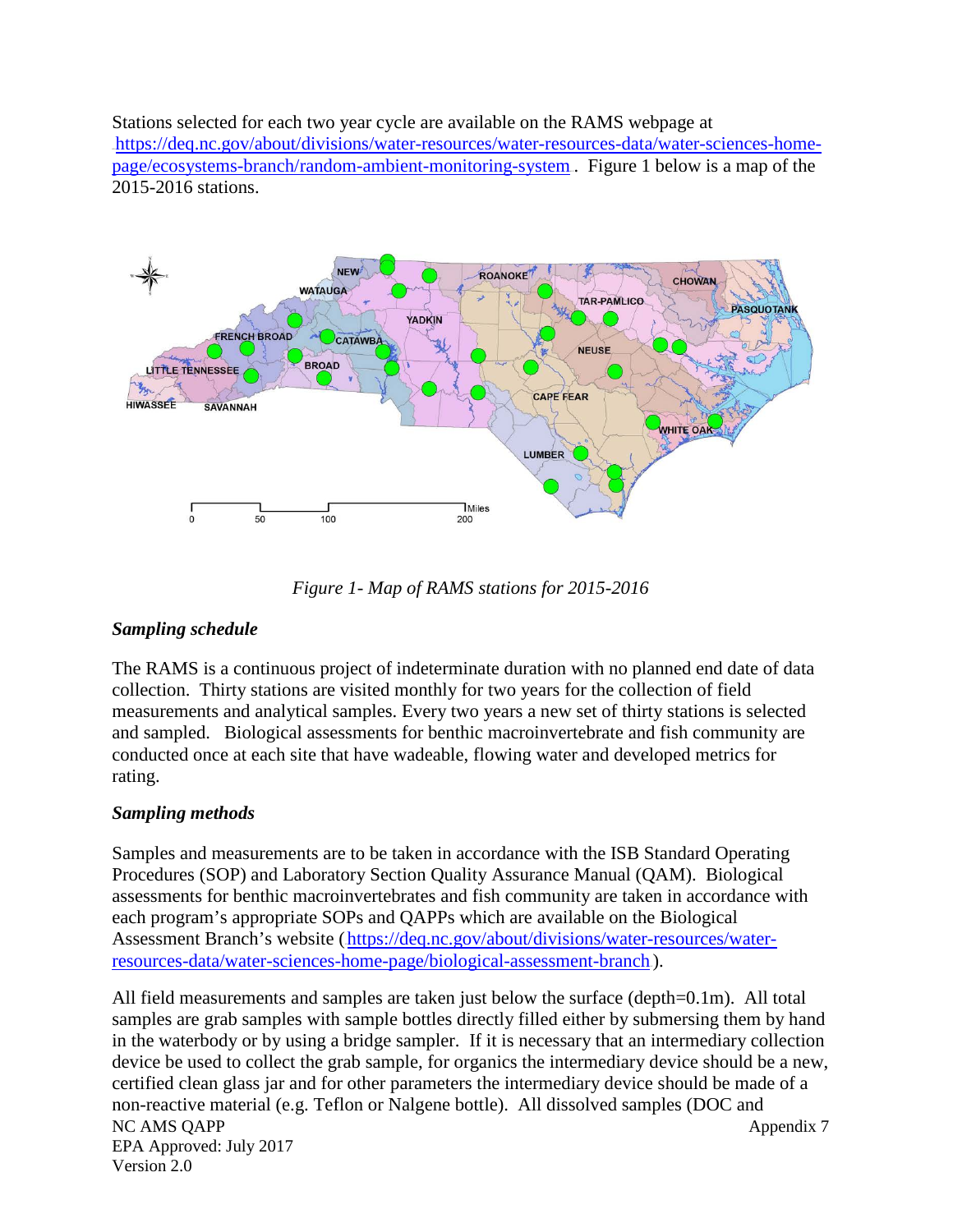dissolved metals) are to be collected as grab samples and then field filtered through a  $0.45 \mu m$ pore filter within 15 minutes of collection.

Low-level mercury samples follow the same guidelines as other samples but have additional sampling protocols in order to reduce the potential for contamination. EPA method 1669, which documents the sampling method for trace metals, is followed for the collection of the low-level mercury field blank and environmental sample.

## *Indicators measured and sampling frequency*

The selection of RAMS indicators is primarily focused on those with NC water quality standards or those which will aid in the development of alternative methods for measuring metals, such as dissolved concentrations and toxicity via biotic ligand models. The following indicators are collected once per month for a total of 24 times in two years: dissolved oxygen, specific conductance, temperature and pH; alkalinity, chloride, fluoride, sulfate, dissolved organic carbon, turbidity, total metals, dissolved metals, mercury, and volatile organics. The following indicators are collected once every other month for a total of 12 times in two years: cyanide, sulfide, semi-volatile organics, pesticides, and PCBs. Table 1 details the indicators measured, sampling frequency, sampling/analytical methods, and practical quantification limit (PQL) for laboratory analysis.

| Indicator (unit)                             | <b>Sampling</b><br>Frequency | Sampling/<br><b>Analytical Method</b> | <b>PQL</b>          |
|----------------------------------------------|------------------------------|---------------------------------------|---------------------|
| <b>Field Measurements</b>                    |                              |                                       |                     |
| Water Temperature (°C)                       | Monthly                      | EPA 170.1                             |                     |
|                                              | Monthly                      | EPA 120.1                             |                     |
| Specific Conductance ( $\mu$ S/cm at 25°C)   |                              |                                       |                     |
| Dissolved Oxygen (DO) (mg/L)                 | Monthly                      | EPA 360.1                             |                     |
| pH(SU)                                       | Monthly                      | EPA 150.1                             |                     |
| <b>Samples</b>                               |                              |                                       |                     |
| Alkalinity (mg/L as $CaCO3$ )                | Monthly                      | APHA 2320B (20 <sup>th</sup> ed.)     | $1 \text{ mg/L}$ as |
|                                              |                              |                                       | CaCO <sub>3</sub>   |
| Chloride (mg/L)                              | Monthly                      | EPA 300.0                             | $1 \text{ mg/L}$    |
| Cyanide (mg/L)                               | Bi-monthly                   | APHA 4500CN-C&E                       | $0.02$ mg/L         |
| Dissolved Organic Carbon (DOC) (mg/l)        | Monthly                      | APHA 5310B                            | $2$ mg/L            |
| Fluoride (mg/L)                              | Monthly                      | EPA 300.0                             | $0.4$ mg/L          |
| Sulfate (mg/L)                               | Monthly                      | EPA 300.0                             | $2$ mg/L            |
| Sulfide (mg/L)                               | Bi-monthly                   | APHA 4500-S2-D                        | $0.1$ mg/L          |
| Turbidity (NTU)                              | Monthly                      | APHA 2130B $(20th$ ed.)               | 1 NTU               |
| Arsenic, total & dissolved $(\mu g/L)$       | Monthly                      | EPA 200.8/200.9                       | $2 \mu g/L$         |
| Beryllium, total $&$ dissolved ( $\mu g/L$ ) | Monthly                      | EPA 200.7                             | $5 \mu g/L$         |
| Cadmium, total & dissolved $(\mu g/L)$       | Monthly                      | EPA 200.8/200.9                       | $0.5 \mu$ g/L       |
| Calcium, total & dissolved (mg/L)            | Monthly                      | EPA 200.7                             | $0.10$ mg/L         |
| Chromium, total & dissolved $(\mu g/L)$      | Monthly                      | EPA 200.8/200.7                       | $10 \mu g/L$        |
| Copper, total & dissolved $(\mu g/L)$        | Monthly                      | EPA 200.8/200.9                       | $2 \mu g/L$         |
| Iron, total & dissolved $(\mu g/L)$          | Monthly                      | EPA 200.7                             | $50 \mu g/L$        |
| Lead, total $&$ dissolved ( $\mu g/L$ )      | Monthly                      | EPA 200.8/200.9                       | $2 \mu g/L$         |
| Magnesium, total $\&$ dissolved (mg/L)       | Monthly                      | EPA 200.7                             | $0.1$ mg/L          |

*Table 1- RAMS Indicators: Field and Analytical Samples*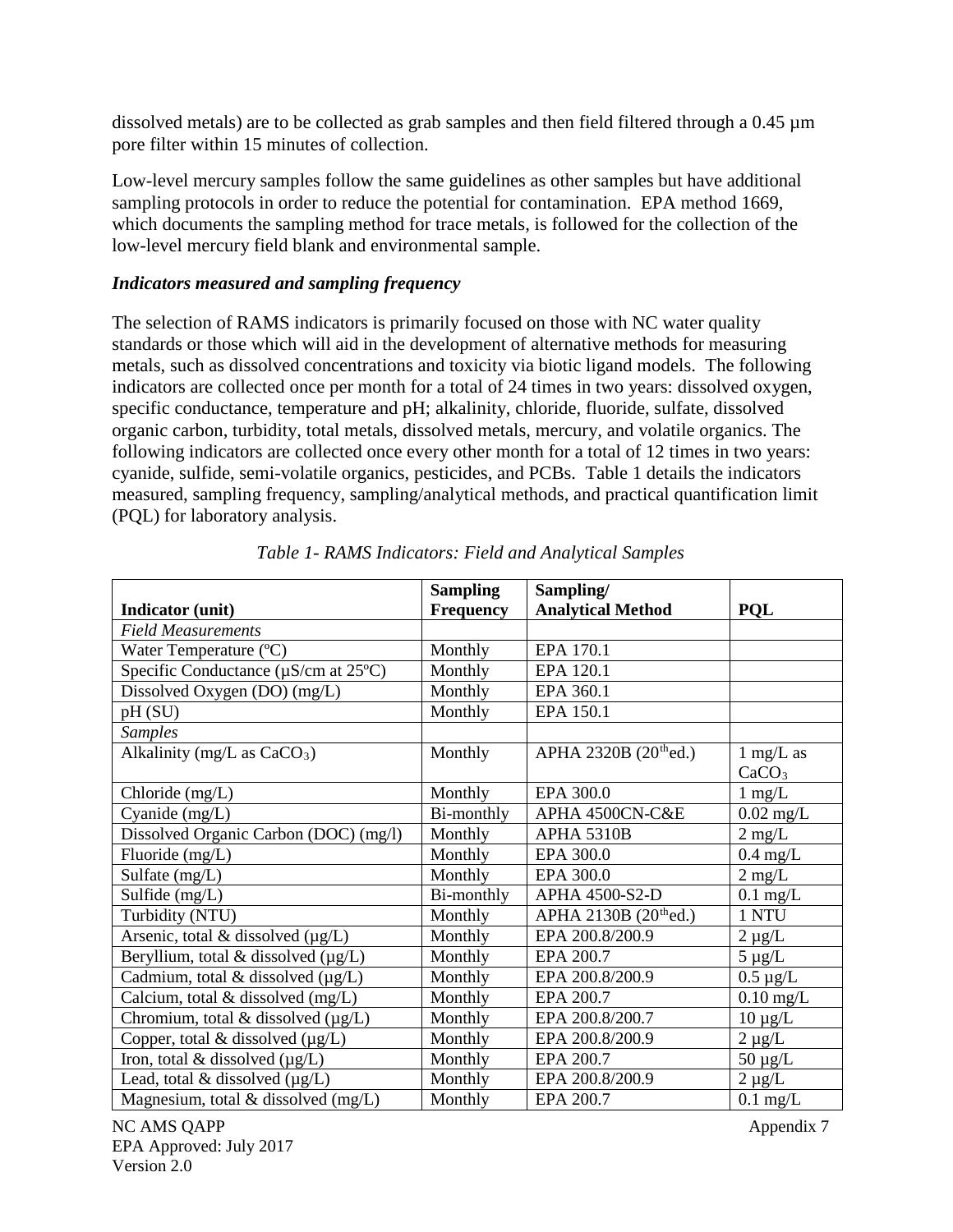|                                          | <b>Sampling</b>  | Sampling/                |                     |
|------------------------------------------|------------------|--------------------------|---------------------|
| Indicator (unit)                         | <b>Frequency</b> | <b>Analytical Method</b> | <b>POL</b>          |
| Manganese, total & dissolved $(\mu g/L)$ | Monthly          | EPA 200.8/200.7          | $10 \mu g/L$        |
| Mercury, total (ng/L)                    | Monthly          | EPA 1631 E               | $1.00$ ng/L         |
| Nickel, total $&$ dissolved $(\mu g/L)$  | Monthly          | EPA 200.8/200.9          | $2 \mu g/L$         |
| Potassium, total & dissolved (mg/L)      | Monthly          | EPA 200.7                | $0.10 \text{ mg/L}$ |
| Selenium, total & dissolved $(\mu g/L)$  | Monthly          | EPA 200.8/200.9          | $5 \mu g/L$         |
| Sodium, total & dissolved (mg/L)         | Monthly          | EPA 200.7                | $0.10$ mg/L         |
| Zinc, total & dissolved $(\mu g/L)$      | Monthly          | EPA 200.8/200.7          | $10 \mu g/L$        |
| Volatile Organics $(\mu g/L)$            | Monthly          | <b>EPA 624</b>           | Varies <sup>1</sup> |
| Semi-Volatile Organics $(\mu g/L)$       | Bi-monthly       | <b>EPA 625</b>           | Varies <sup>1</sup> |
| OrganoChlorine Pesticides (µg/L)         | Bi-monthly       | <b>EPA 608</b>           | Varies <sup>1</sup> |
| OrganoNitrogen Pesticides (µg/L)         | Bi-monthly       | <b>EPA 619</b>           | Varies <sup>1</sup> |
| OrganoPhosphorous Pesticides (µg/L)      | Bi-monthly       | EPA 614                  | Varies <sup>1</sup> |

<sup>1</sup> Visit the DWR's Laboratory Section website for a current list of analytes and their PQL's [https://deq.nc.gov/about/divisions/water-resources/water-resources-data/water-sciences-home](https://deq.nc.gov/about/divisions/water-resources/water-resources-data/water-sciences-home-page/microbiology-inorganics-branch/methods-pqls-qa)[page/microbiology-inorganics-branch/methods-pqls-qa](https://deq.nc.gov/about/divisions/water-resources/water-resources-data/water-sciences-home-page/microbiology-inorganics-branch/methods-pqls-qa).

## *Quality Control*

Field meters are calibrated at the beginning of each sampling day and checked at the end of each sampling day to ensure no calibration drift. These procedures are the same as those followed for the AMS program.

In order to ensure a high level of quality data, quality control (QC) samples are completed in the form of trip blanks for volatile organics, equipment blanks for filtered samples (DOC and dissolved metals), and field blanks for low level mercury samples. The results from the QC samples are reviewed for completeness and evaluated to identify results above detection. If an analyte from a QC sample is above detection or no required QC sample was collected, then the analyte result in the corresponding stream sample is flagged in the dataset.

Duplicate samples are also completed at each station once a year. The relative percent difference (RPD) is calculated for stream sample and duplicate sample. Sample results which are greater than five times the PQL and have a RPD greater than 25%, are flagged in the dataset.

## *Reporting*

Reporting of RAMS data occurs once the first two cycles of sampling have been completed and then every two years following. Data are reviewed and all results with quality control concerns (e.g. data qualifiers or QC flags) are not used in any summaries. The data are analyzed as a whole in order to determine the percentage of waters meeting NC's water quality standards for C class waters.

The data for each station are also summarized in the same manner as AMS station summaries. For each station, if >10% of the results for any particular indicator exceed the applicable water quality standard, that particular stream segment may be subject to listing on the 303(d) list. More information about the listing process can be found on the Water Planning Section's

NC AMS QAPP **Appendix 7** EPA Approved: July 2017 Version 2.0